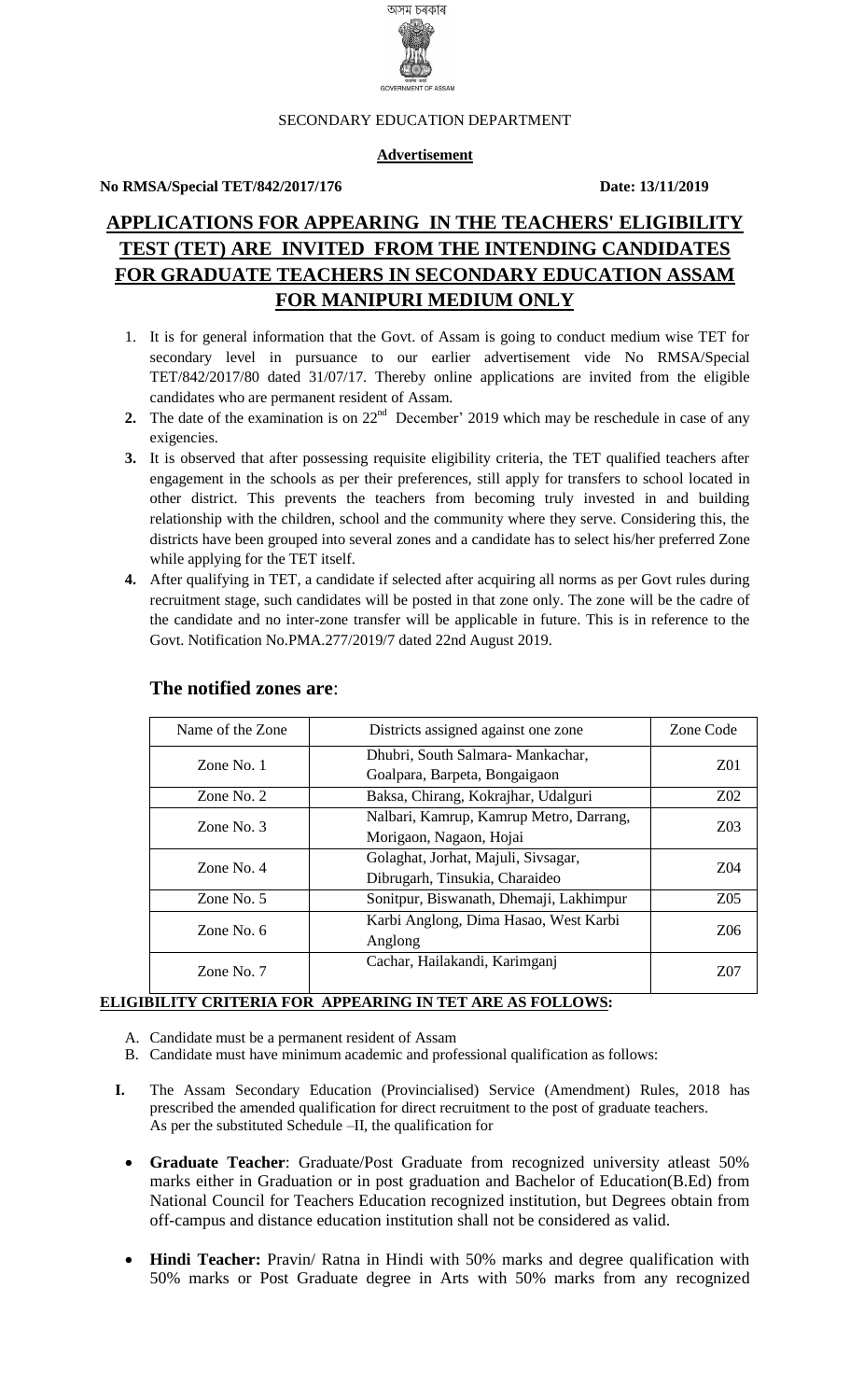university, but Degrees obtain from off-campus and distance education institution shall not be considered as valid.

#### **Or,**

BA with 50% marks and having Hindi as one of the subject with 50% marks or postgraduate degree in Arts with 50% marks provided that he/she has passed BA with one of the subject as Hindi with 50% marks in Hindi.

#### **And,**

BT/B.Ed degree from any recognized university ( Prangat to be treated as B.Ed degree only for the purpose of Hindi teaching) but Degrees obtain from off-campus and distance education institution shall not be considered as valid.

 **Classical Teacher (Arabic, Sanskrit, Urdu, Persian etc):** MM with 50% marks/ 50% marks in the concerned subject and degree qualification with 50% marks or post graduate degree in Arts with 50% marks from any recognized university, but Degrees obtain from off-campus and distance education institution shall not be considered as valid.

#### **Or,**

BA with 50% marks having Arabic as one of the subject with 50% marks or Post Graduate degree in Arts with 50% marks provided he/she has passed BA with one of the subject as Arabic with 50% Marks in Arabic.

### **And,**

BT/B.Ed degree from any recognized university. But Degrees obtain from off-campus and distance education institution shall not be considered as valid.

 **Classical Teacher (Assamese Language, Manipuri Language):-** B.A with Honours/ Major in concerned subject with 50% marks and B.T. /B.Ed. degree from any recognized University. But Degrees obtain from off-campus and distance education institution shall not be considered as valid.

### *However all intending candidates may note that,*

- *B.T / B. Ed. Degree from recognized university is a mandatory prerequisite eligibility qualification for applying for the TET examination.*
- *The candidate must have passed HSLC or equivalent examination with Manipuri language as one of the Subject or read up to HSLC level in Manipuri Medium School.*

*Provided that in case of recruitment of teacher for teaching MIL subject, the candidate passing HSLC examination with that particular MIL subject shall be considered.* 

 *Age of the candidate must not be less than 21 years of age.* During the appointment in Govt./Prov. Schools upper and lower age limit will be applicable as per the Govt. rules/act.

The age limit of the candidates will be calculated on the basis of the Matriculation /HSLC Admit Card/ Certificate issued by a recognized Board/Council and no other document shall be accepted in lieu of the mentioned documents.

 *As blind candidates will be allowed to sit in the examination for additional 50 minutes than the normal candidates, a separate room/hall may be provided for them, along with his scribe. Scribe will be certified by the District Social Welfare Officer. It must be ensured that Scribe carries the certificate to the examination hall/room. It may be noted that for blind candidates who have been allowed to use scribe, additional 50 minutes will be given*

Further, **Rule-10(1&2)** of the aforesaid Service Rules provides that, in addition to such academic and professional qualification mentioned in Schedule-III for direct recruitment to the post, all candidates shall have to appear and pass in the Teachers Eligibility Test (TET) conducted by the Government scoring minimum 60% marks in case of General category candidates and minimum of 55% marks in case of SC/ST/OBC/MOBC/Physically handicapped candidates.

**It shall be noted that mere qualification with prescribed marks in the TET examination for Secondary Education shall not confer on any candidate the right to employment as a teacher**. However qualification in TET examination is a mandatory prerequisite to appear at the interview for teacher recruitment and the marks obtained in the TET examination by a candidate who has qualified in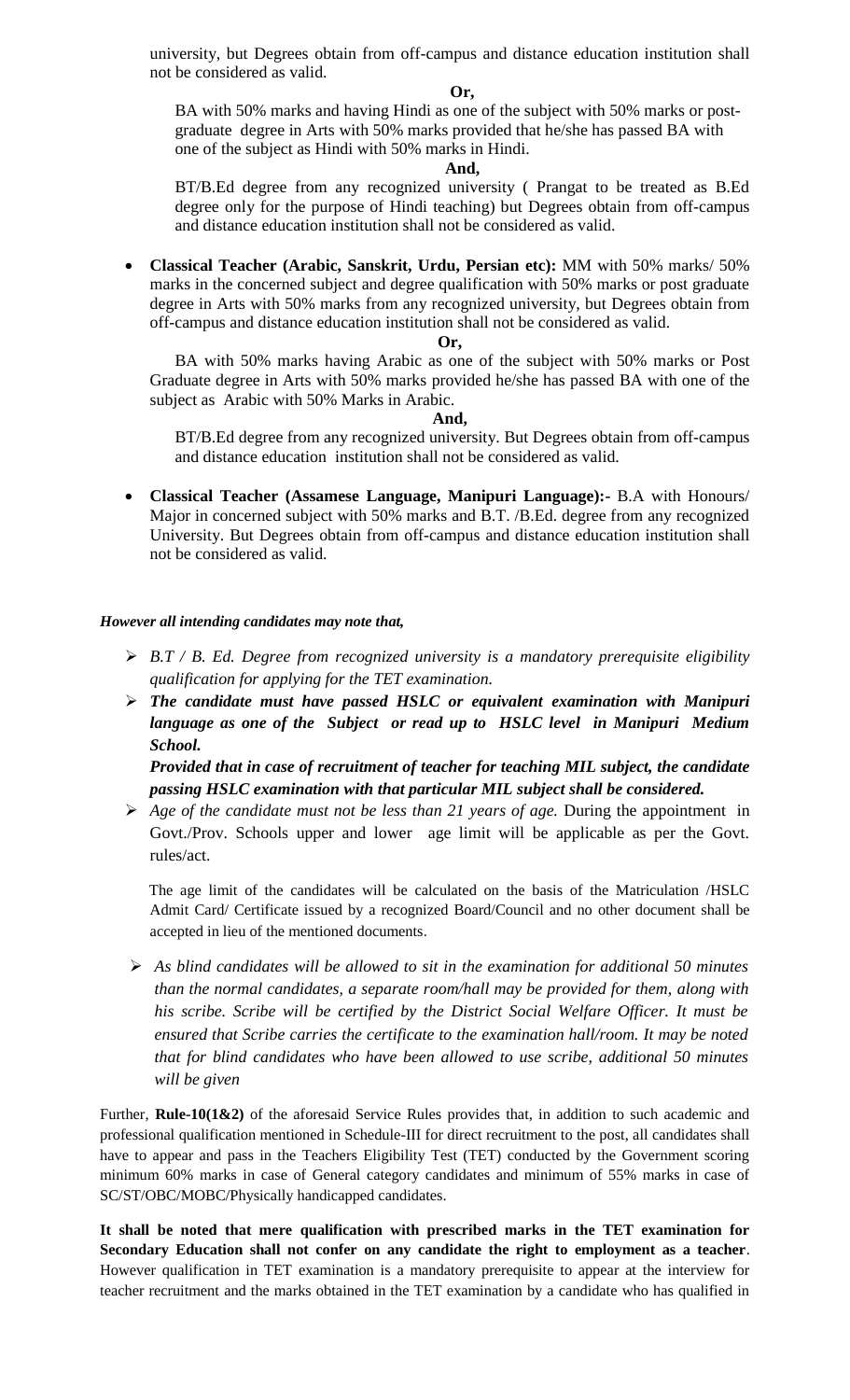the TET examination shall be counted in the interview for the teacher recruitment which will be advertised subsequently.

The teacher recruitment after TET of graduate teachers in the provincialised High School, Higher Secondary School and High Madrassa shall be governed by **Rule- 8** of the aforesaid rules.

# **How to Apply:**

- **1.** Applications must be submitted in online mode only at the official website **http://ssa.assam.gov.in**
- **Last date for submission of online applications is**  $25<sup>th</sup>$  **November, 2019**
- Candidates are advised in their own interest to submit online applications much before the closing date and not to wait till the last date to avoid the possibility of disconnection/ inability or failure to login to the website on account of heavy load on the website during the closing days.
- The TET Empowered Committee does not accept any responsibility for the candidates not being able to submit their applications within the last date on account of the aforesaid reasons or for any other reason beyond the control of the TET Empowered Committee.

# **Application fees:**

- The candidates who have applied earlier vide advertisement no.RMSA/STET/343/2014/1 dated 30/06/2014 need not pay the fee for this TET provided the applicant have to mention his/her online Application Number against our earlier advertisement no. RMSA/STET/343/2014/1 dated 30/06/2014 in the form.
- Fee payable: Rs 400/- (Rs Four hundred only)
- Fee can be paid online through SBI collect.
- Applications received without the prescribed fee shall not be considered and summarily rejected. No representation against such rejection will be entertained. Fee once paid shall not be refunded under any circumstances nor will it be adjusted against any other examination or selection.

# **Time Schedule for TET, 2019, Assam:**

| Opening of Online Application Form                 | $15th$ November, 2019           |
|----------------------------------------------------|---------------------------------|
| Last date of Submission of online Application form | $25th$ November, 2019           |
| Last date of fees Payment at Bank                  | $128th$ November, 2019          |
| Date of examination                                | 22 <sup>nd</sup> December, 2019 |

# **Zones of Secondary TET examination:**

|      | Barpeta   | П          | Bongaigaon |
|------|-----------|------------|------------|
| Ш    | Darrang   | IV         | Dhubri     |
| V    | Diphu     | VI         | Dibrugarh  |
| VII  | Guwahati  | VIII       | Haflong    |
| IX   | Jorhat    | X          | Lakhimpur  |
| XI   | Kokrajhar | XII        | Nagaon     |
| XIII | Silchar   | <b>XIV</b> | Tezpur     |
| XV   | Dhemaji   |            |            |

\* In case of higher number of applicants, the zones may be increased, if required.

# **Structure & content of the test :**

The examination shall be for 200 marks of 200 Multiple Choice Questions (MCQs), each one of them carrying equal marks. The subject areas broadly are as follows.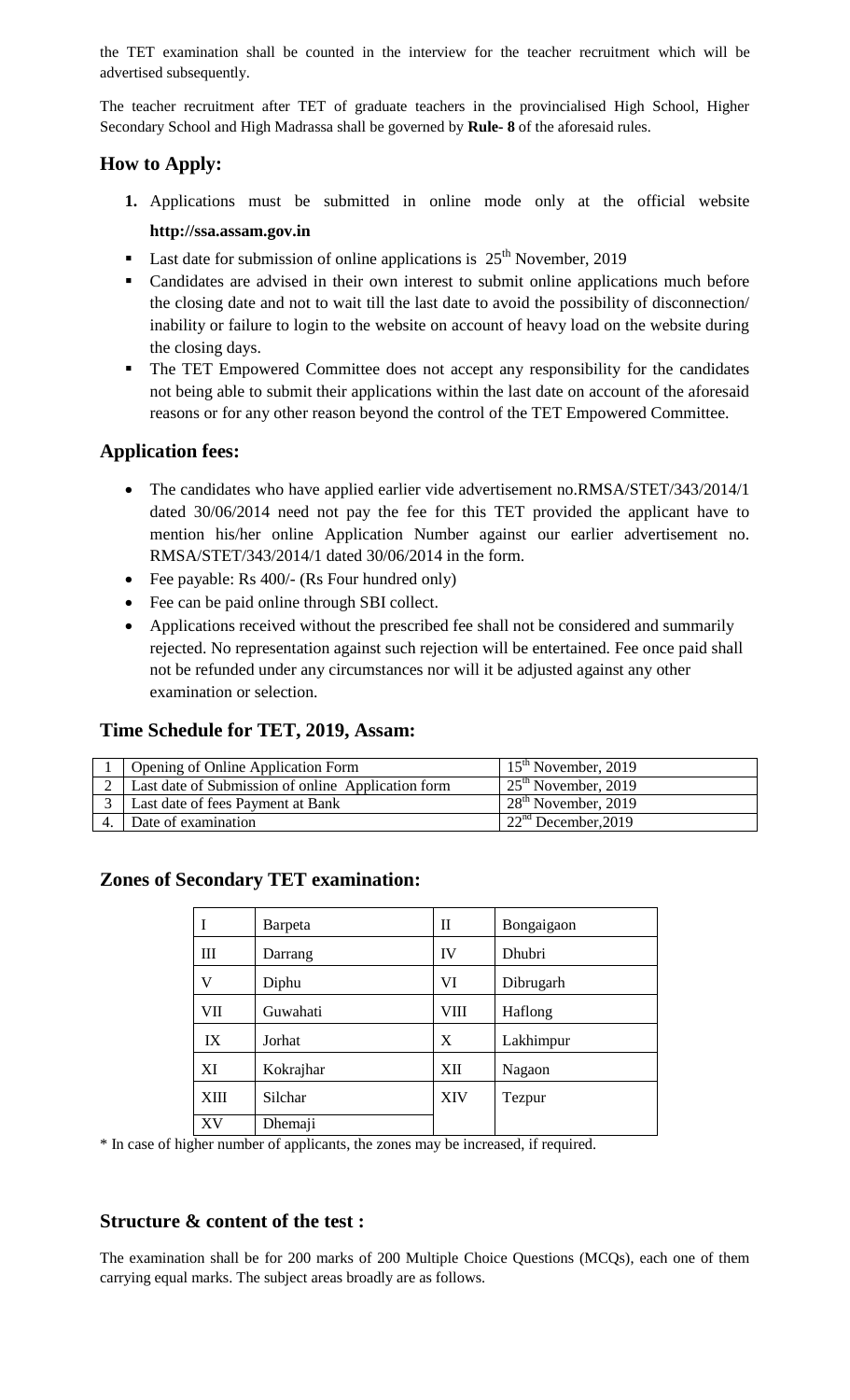| Sl.<br>N <sub>0</sub> | <b>Subject</b>                                                                                                                                                                                                 | <b>PART</b>        | Number of<br><b>Questions</b> | <b>Marks</b> |
|-----------------------|----------------------------------------------------------------------------------------------------------------------------------------------------------------------------------------------------------------|--------------------|-------------------------------|--------------|
| 1                     | General Studies & Current Affairs                                                                                                                                                                              |                    | 50 MCQ <sub>s</sub>           | 50           |
| $\overline{2}$        | Bengali subject for Bengali Medium TET/<br>Hindi subject for Hindi medium<br>TET/Manipuri subject for Manipuri<br>medium TET/Assamese subject for<br>Assamese medium TET / Bodo subject for<br>Bodo medium TFT | <b>PART I</b>      | 50 MCQ in each<br>languages   | 50           |
| 3                     | Pedagogy & General English                                                                                                                                                                                     | <b>PART II</b>     | 100 MCQs                      | 100          |
|                       |                                                                                                                                                                                                                | <b>Total Marks</b> |                               | 200          |

**\*Candidates have to qualify both the parts separately to qualify the exam.**

# **Minimum qualifying marks for passing TET:**

To qualify in TET Examination the candidate must score at least 60% marks. However, 5% relaxation in marks will be given for candidates belonging to SC/ST/OBC/MOBC/PWD. The candidate whose degree of physical disability is more than 40% are only eligible to apply, under the PWD/PH

Notwithstanding the minimum prescribed marks secured in TET Examination, the number of candidates declared as TET Examination qualified would be a maximum of double the number of vacancies of Teachers and such candidates will be determined as per merit position.

# **Validity:**

All candidates who pass the TET will be awarded a certificate. The validity of the certificate shall be for a maximum period of 7(Seven) years from the date of issue of the certificate by the Empowered Committee, Government of Assam subject to the condition that the candidate otherwise fulfils the eligibility criteria prescribed for recruitment to the services in Government of Assam.

# **IMPORTANT POINTS:**

- $\blacksquare$  The cost of the application form is Rs.400/- (Rupees Four Hundred only)
- **Candidates who have applied against our earlier medium TET advertisements as mentioned above, need to revisit the online application portal for selection of zones as per their preferences and they have to upload the information and pass certificate of B.Ed in the online portal.**
- Detailed instruction on filling up of online application form will be uploaded in the website **http://ssa.assam.gov.in**
- For more information on TET candidates may please contact all Inspector of Schools offices in Districts and their RMSA cells; State Mission Director RMSA Office, Kahilipara, Guwahati; Office of the Director of Secondary Education, Assam, Kahilipara, Guwahati during office hours on all working days.
- Syllabus for the TET examination will be available on website- http://ssa.assam.gov.in
- Degrees/BT/B.Ed degree served from off Campus Centers or unrecognized institutions/universities shall not be accepted.
- Degrees means a Bachelor degree, no equivalence will be allowed.
- **BT/B.Ed from recognized university is mandatory.**
- Candidates will be allowed to enter examination hall only with Admit card and blue or black ball pen.
- Candidates wearing smart watch, dresses with big buttons will not be allowed to enter examination hall.
- Any further information will be shared only through the above mentioned website only.